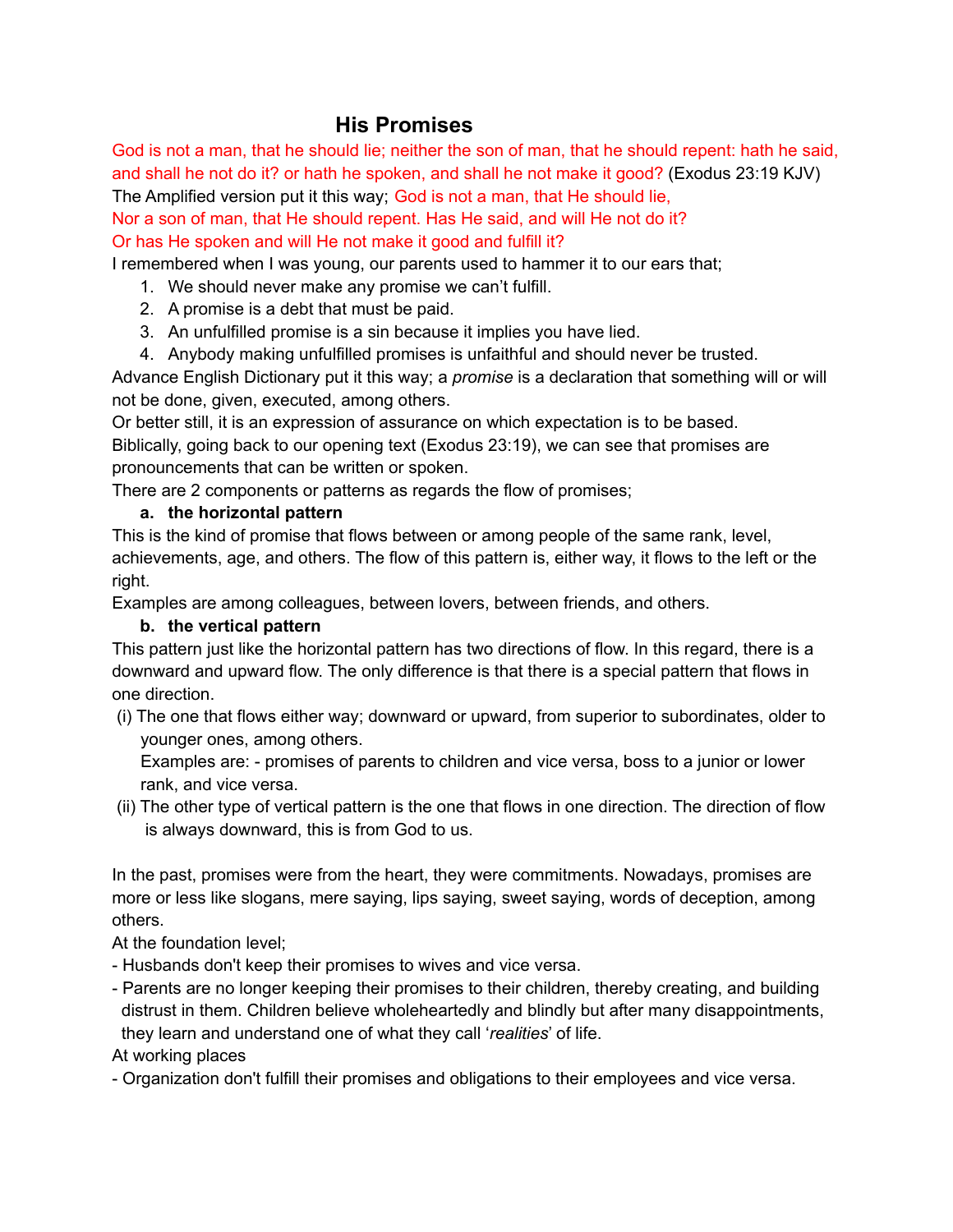Society

- Followers do not believe the promises of their leaders and vice -versa
- Electorates do not have any belief in their party's candidates and vice-versa.

Religious body particularly the Church

- The situation has gone so bad that it has filtered into the body of Christ. Everywhere is filled with distrust, nobody is watching anybody's back anymore. Caution is now the watchword in Church's dealings and interactions.

## **What are His Promises?**

Have you heard Him directly? Glory be to God. If not, His word (i.e. the Bible contains His promises, starting from Genesis to Revelation). As redeemed children of God, the package in Revelation 5:12 is even enough to celebrate and make a mark in life. He received these for us: power, riches, wisdom, strength, honor, glory, and blessings. Salvation is not only a route to heaven or eternal life but a fulfilling life on earth, heaven on earth as well

Let us look at a few other promises as contained in the Scriptures;

a) I will neither leave nor forsake you (Hebrews13:5)

- b) Your battle is my battle; I will contend with anybody that contend with you (Psalm 35:1)
- c). I will supply all your needs (Philippians.4:19)
- d). I will bless you. (Deuteronomy 28:3)
- e). I will order your steps. (Psalm 37:23)

The promises are loaded, waiting for us to be claimed. Despite the assurances and guarantees, most of the time we still make them be our last resort.

My prayer is that God will forgive all those taking His promises for granted.

## **Why do I need to believe his promises?**

1) He can't lie, His words hold under all conditions (Titus1:2)

- 2) He created everything and owns everything; these include my needs (Hebrews 11:3)
- 3) Vain is the help of man (Jeremiah 17:5-8)
- 4) His promises give peace (Proverbs 10:22)
- 5) He is an all-sufficient God (2 Corinthians12:9)
- 6)The earth is His footstool (Isaiah 66:1)
- 7) He owns the earth and its fullness (Psalm 24:1)

It must be noted that those who keep pace with God don't lose their peace.

## **What Must I do to enjoy His promises?**

We must have it at the back of our mind that we can't do anything for Him to fulfill His promise, we can only do certain things to enjoy His promises.

There is a line of a song: "He will do what He says He will do because He is unstoppable." This line describes the modalities and operations of God's promises. Let us look at some of the things we can do to enjoy His promises;

1) Have a relationship with Him.

There is a need to return to your maker, only the children are entitled to the father's inheritance (Jeremiah 3:22). For example, only the children are entitled to divine healing (Matthew 15:26).